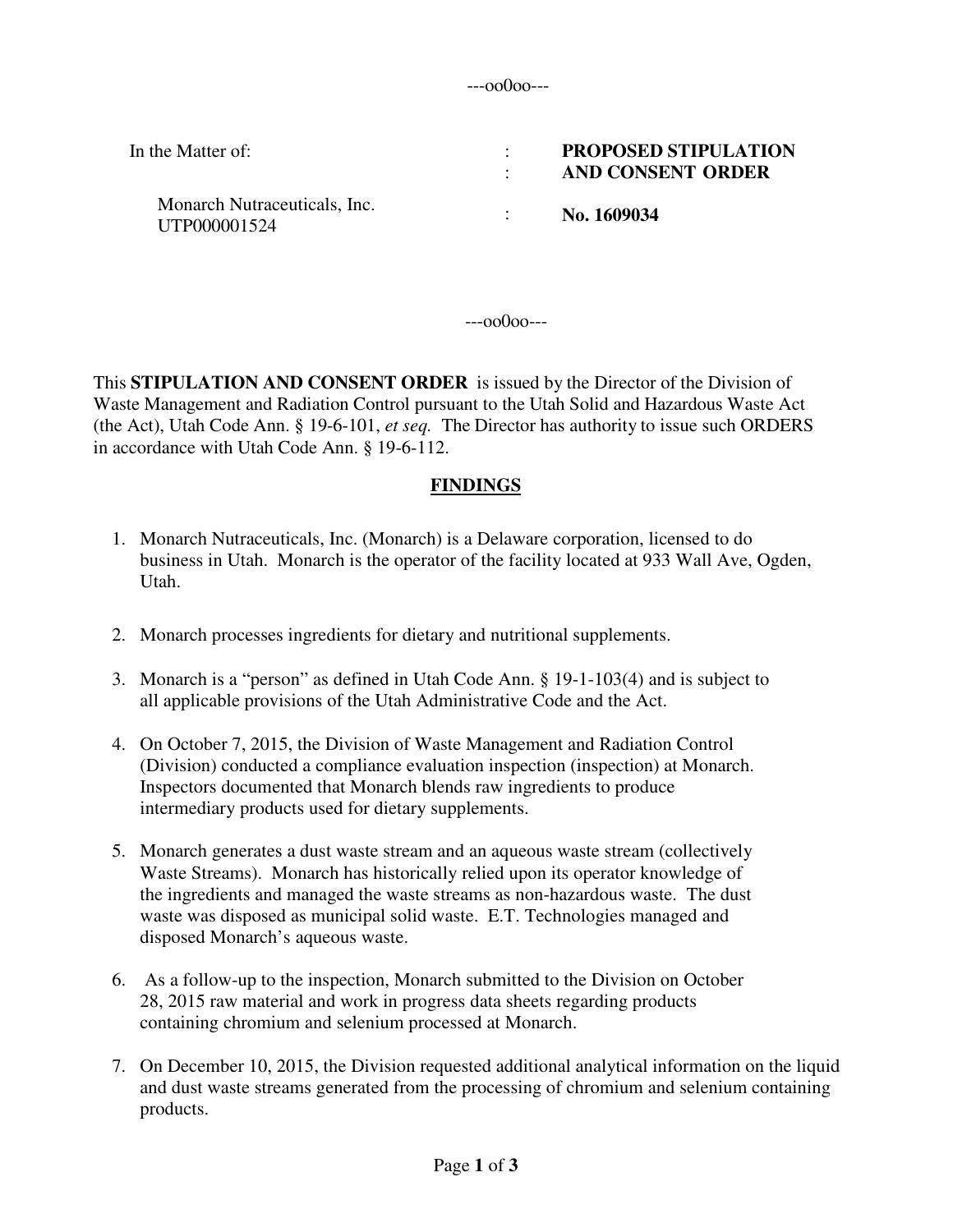- 8. From December 2015 through May 2016, Monarch sampled its Waste Streams. Preliminary sampling results indicated that certain liquid waste streams contained elevated levels of chromium.
- 9. A sample collected on January 27, 2016 after the facility processed ingredients containing chromium and selenium was characterized as hazardous waste for chromium using the Toxicity Characteristic Leachate Procedure (TCLP).
- 10. Monarch later engaged an environmental engineering firm to conduct additional sampling and analysis using a Sampling and Analysis Plan approved by the Director. The additional samples of the aqueous waste also exceeded TCLP limits for chromium. The decant liquid: 6.72 mg/l for chromium. The tank bottom sludge: 8.91 mg/l for chromium.

# **STIPULATION AND CONSENT ORDER**

- 11. The parties now wish to fully resolve any violations regarding the mismanagement of the Waste Streams without further administrative or judicial proceedings.
- 12. In full settlement of its violations for the mischaracterization, management and disposal of the Waste Streams, Monarch agrees to pay a penalty of \$5,500.00. Payment shall be made within 30 days of entry into this **STIPULATION AND CONSENT ORDER**. Payment shall be made to the State of Utah, Department of Environmental Quality, c/o Scott T. Anderson, Director, Utah Division of Waste Management and Radiation Control, P.O. Box 144880, Salt Lake City, Utah, 84114-4880. This amount has been determined in accordance with the Board's Civil Penalty Policy, R315-102 of the Utah Administrative Code, which considers such factors as the gravity of the violation, the extent of deviation from the rules, the potential for harm to human health and the environment, good faith efforts to comply and other factors.

## **EFFECT OF CONSENT ORDER**

13. For the purposes of this **STIPULATION AND CONSENT ORDER**, the parties agree to the above stated facts. The stipulations contained herein are for the purposes of settlement and shall not be considered admissions by any party and shall not be used by any person related or unrelated to this **STIPULATION AND CONSENT ORDER** for purposes other than determining the basis of this **STIPULATION AND CONSENT ORDER**. Nothing contained herein shall be deemed to constitute a waiver by the State of its right to initiate enforcement action, including civil penalties, against Monarch in the event of future non-compliance with this **STIPULATION AND CONSENT ORDER**, with the Act and with the Utah Administrative Code; nor shall the State be precluded in any way from taking appropriate action should such a situation arise again at Monarch. However, entry into this **STIPULATION AND CONSENT ORDER** shall relieve Monarch of all liability for violations which did arise or could have arisen with respect to the allegations contained in the **STIPULATION AND CONSENT ORDER**.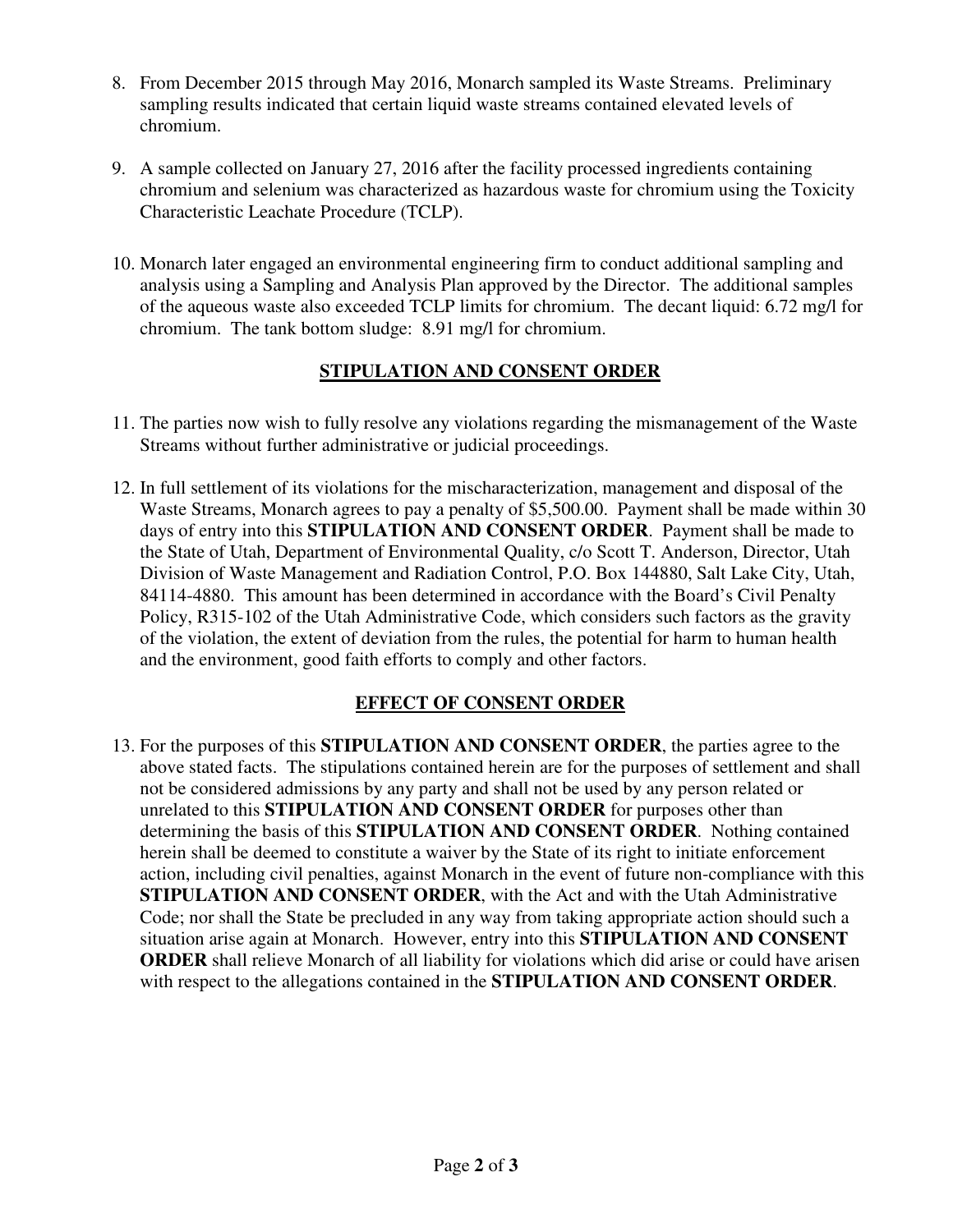### **EFFECTIVE DATE**

14. This **STIPULATION AND CONSENT ORDER** shall become effective upon execution by Monarch and the Director.

Dated this \_\_\_\_\_\_ day of \_\_\_\_\_\_\_\_\_\_, 2016

Monarch Nutraceuticals, Inc. Division of Waste Management and Radiation Control

Jeffery Hinrichs, President Scott T. Anderson, Director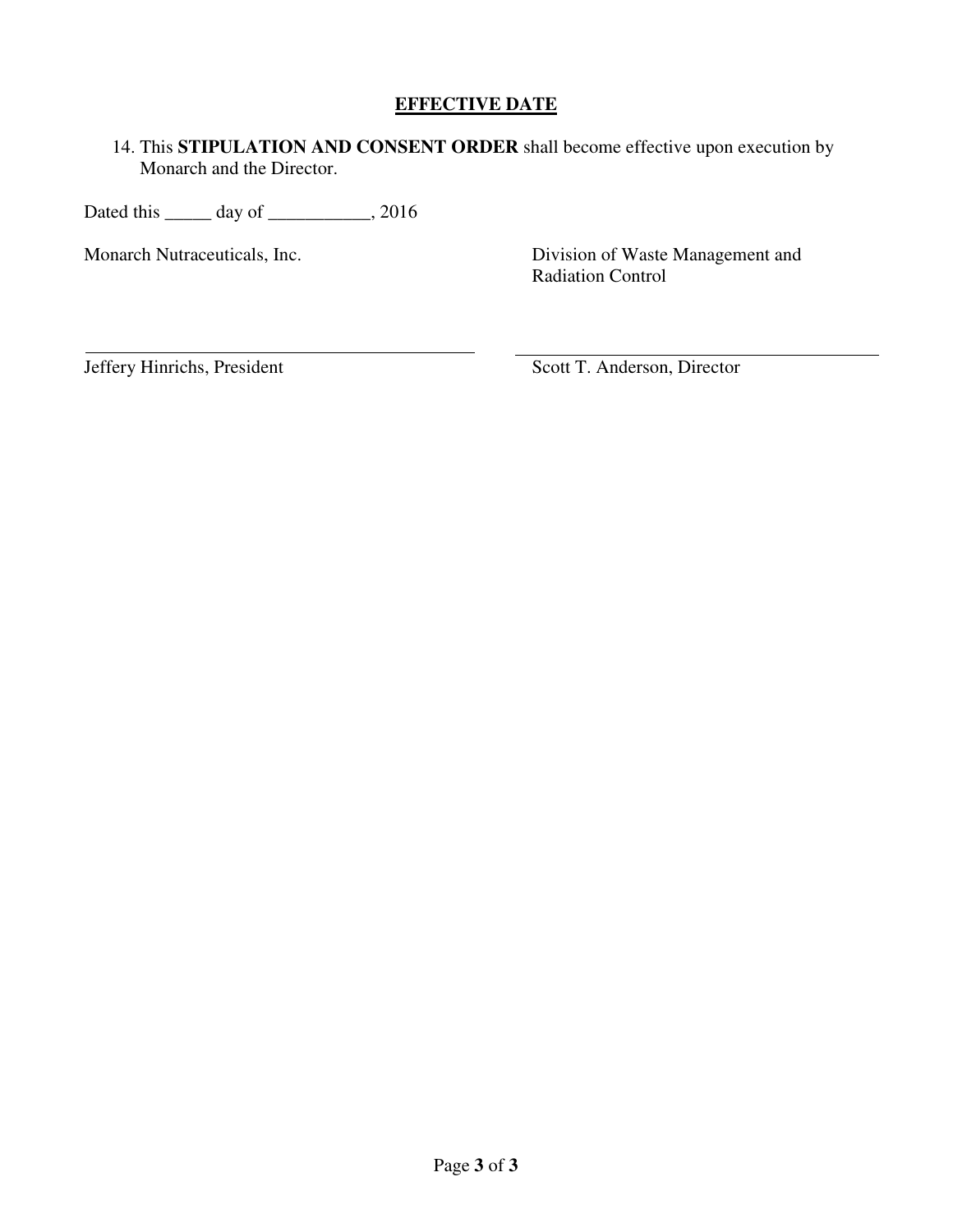#### **NARRATIVE EXPLANATION TO SUPPORT PENALTY AMOUNT FOR PROPOSED STIPULATION AND CONSENT ORDER**

Violation number: 1

Violation description: Failure to make a hazardous waste determination.

- 1. Gravity Based Penalty
- (a) Potential for Harm  **Moderate.** The waste streams were not properly characterized and therefore sent to a solid waste landfill instead of a hazardous waste landfill. A solid waste landfill does not meet the design specification of a hazardous waste landfill. The waste could leach into the environment impacting public health.
- (b) Extent of Deviation **Major.** The facility did not properly characterize its waste streams and sent hazardous waste to a landfill not permitted to receive and manage hazardous waste.
- (c) Multiple/Multi-day NA
- 2. Adjustment Factors (if applicable)
- (a) Good faith NA
- (b) Willfulness/Negligence NA
- (c) History of Compliance or Noncompliance NA
- (d) Ability to pay  $NA$
- (e) Other Unique Factors NA
- 3. Economic Benefit Economic benefit was considered but not applied; benefit negligible.
- 4. Recalculation of Penalty based on New Information NA

#### **TOTAL: \$5,500**